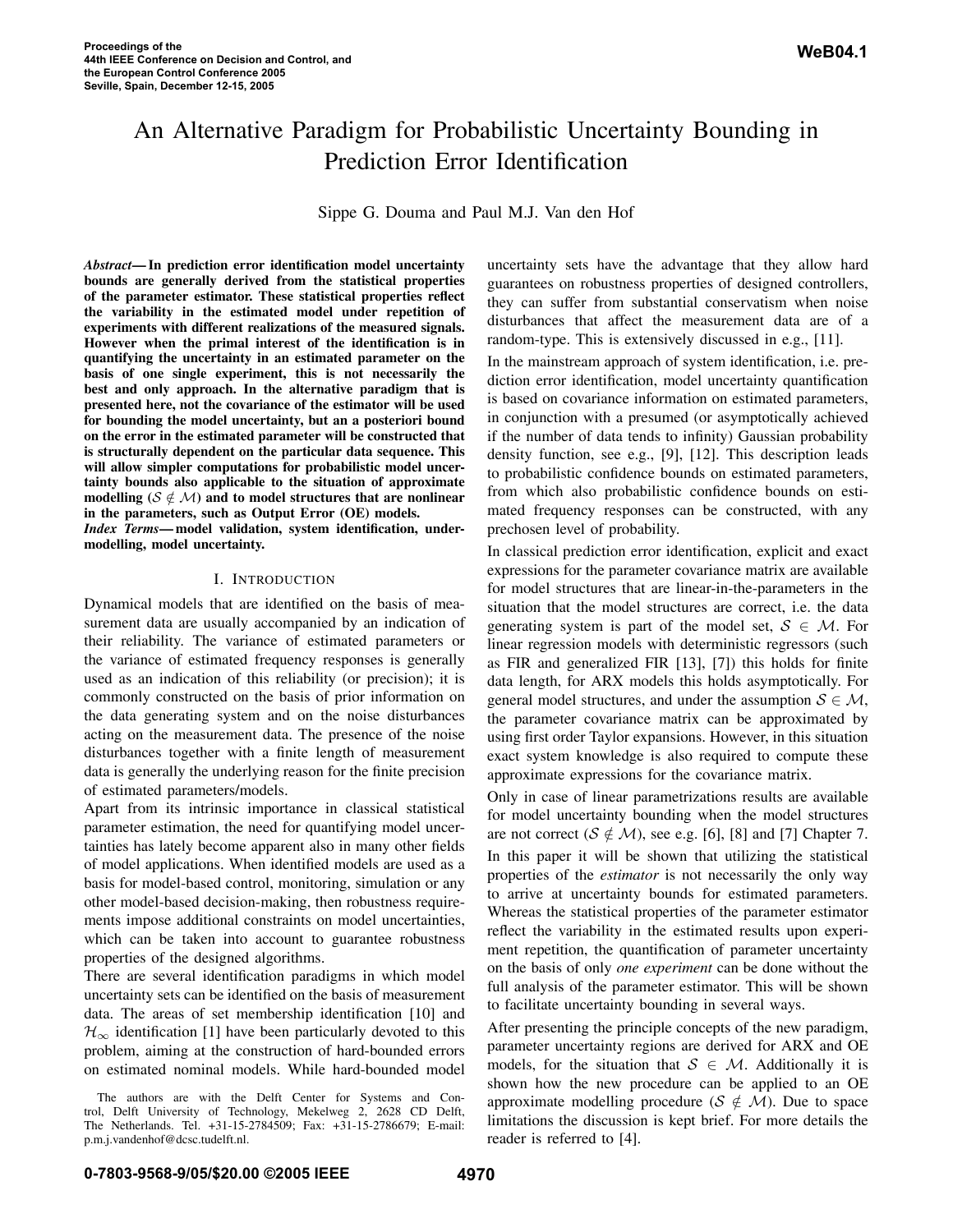### II. ESTIMATOR PROPERTIES AND UNCERTAINTY REGIONS

It is standard practice to base the characterization of the quality of a parameter estimate  $\hat{\theta}$  on the (statistical) properties of the estimator, where the estimator is defined as a mapping:

$$
\boldsymbol{\theta} = g(\mathbf{z})
$$

where **z** indicates the measurements. In this section boldface symbols are used to distinguish random variables from realizations thereof.

The classical way of arriving at a model uncertainty bound is:

- Assume knowledge of  $p_{\theta}(\theta)$ , given by prior information and/or by application of the Central Limit Theorem;
- Assume that the estimator is unbiased, i.e.  $\theta_0 = \mathbb{E}\theta$ ;
- Then knowing that every estimate  $\theta$  is a realization of the random variable with p.d.f.  $p_{\theta}(\theta)$ , this pdf with expected value  $\theta_0$  can be used to statistically bound the difference  $|\hat{\theta} - \theta_0|$ .

Having in mind this classical way of determining uncertainty bounds let's consider the following example.

*Example 1:* Consider the data generating system  $y =$  $\theta_0 x_1 + x_2$ , and one available measurement  $\{y, x_1\}$  of y and  $x_1$ . It is given that  $x_1, x_2$  are random numbers of which it is only known that they satisfy  $|x_2| \leq 2$  and  $|x_1 - 3| \leq 1$ . We consider the following estimator for  $\theta_0$ :

$$
\theta = \frac{y}{x_1}.\tag{1}
$$

Substituting the expression for **y** in the estimator expression, shows that

$$
\theta_0 + \min\left\{\frac{x_2}{x_1}\right\} \le \theta \le \theta_0 + \max\left\{\frac{x_2}{x_1}\right\}.
$$

In other words, the statistical properties of the estimator lead to the expression

$$
\boldsymbol{\theta} \in \theta_0 + [-1, 1], \tag{2}
$$

and this expression is valid not only for the random variable *θ*, but then also for every realization  $\hat{\theta}$  of *θ*.

Now, given one particular estimate  $\hat{\theta}$  a relevant question is 'how far is  $\hat{\theta}$  removed from  $\theta_0$ ?' or in practice 'what bound *on the difference*  $|\hat{\theta} - \theta_0|$  *can be established based on assumptions and data?'* In standard practice this question of model uncertainty is answered by using the estimator properties, that is, the answer would be

$$
(\hat{\theta} - \theta_0) \in [-1, 1]. \tag{3}
$$

However, a much more accurate answer is readily available using the fact that  $x_1$  is measured as well. Suppose the particular estimate  $\hat{\theta}$  was obtained from a measurement y and  $x_1 = 4$ . Then  $\hat{\theta} = \frac{y}{x_1} = \theta_0 + \frac{x_2}{x_1} = \theta_0 + \frac{x_2}{4}$ . The exact realization  $x_2$  is unknown but the properties of the random variable  $x_2$  can now be used to specify the parameter uncertainty:

$$
(\hat{\theta} - \theta_0) \in \left[ -\frac{2}{4}, \frac{2}{4} \right].
$$
 (4)

The example is mainly intended to illustrate that for the construction of parameter uncertainty bounds it is not strictly necessary to employ the full statistical properties of the *estimator*. However, the suggestion is also raised that the alternative model uncertainty bound (4) is always smaller than the one derived from the estimator statistics (3). But this is not true in general.

In this example only hard bounds are used leading necessarily to a worst-case description in the estimator statistics. When another distribution of the random terms is assumed, either of the approaches can lead to the smallest region, since the size of the bound (4) depends on the particular realization.

Note that the uncertainty region (4) would have followed as the result of the estimator statistics if the assumption would have been adopted that the input  $x_1$  is deterministic. This difference in assumptions is apparently essential for the estimator statistics, but is not necessarily crucial for the construction of parameter uncertainty regions on the basis of one single experiment.

To further illustrate the conceptual and computational advantages of the approach considered here, the previous example is slightly extended.

*Example 2:* Consider the situation of Example 1 but now assume that the random numbers are Gaussian distributed and correlated. Under these conditions the estimator (1) satisfies

$$
\theta = \frac{\mathbf{y}}{x_1} = \theta_0 + \frac{x_2}{3 + \frac{1}{2}x_2} \text{ for } x_2 \in \mathcal{N}(0, 2). \tag{5}
$$

The probability density function of this estimator is rather complex and will generally not be Gaussian<sup>1</sup>. Therefore, evaluation of parameter uncertainty regions on the basis of <sup>p</sup>*<sup>θ</sup>* will be cumbersome.

However since  $x_1(\theta - \theta_0) = x_2$ , and a particular pair  $x_1, \hat{\theta}$ is available from the measurement  $(y, x_1)$ , it can easily be verified that

$$
x_1(\hat{\theta} - \theta_0) = x_2 \tag{6}
$$

where the term on the right hand side is unknown. Using the prior information that  $x_2$  is a realization of the random variable  $x_2$  it simply follows that

$$
(\hat{\theta} - \theta_0)x_1^2(\hat{\theta} - \theta_0) \le \sigma_{\mathbf{x}_2}^2 c_\chi(\alpha, 1) \quad \text{w.p. } \alpha,\qquad(7)
$$

where  $c_y(\alpha, 1)$  corresponds to a probability level  $\alpha$  in the Chi-squared distribution with one degree of freedom, i.e. the  $\alpha$  probability region under a one-dimensional Gaussian distribution. Expression (7) is easily derived and, more importantly, the probability level associated with the bound is exact.

Since the distribution of the right hand side of (6) is known, we now consider the test statistic

$$
x_1(\hat{\theta}-\tilde{\theta})
$$

<sup>1</sup>It is plotted in Figure 1 for  $x_2 \in \mathcal{N}(0, 2)$  and  $x_1 = 3 + \frac{0.5}{x_2}$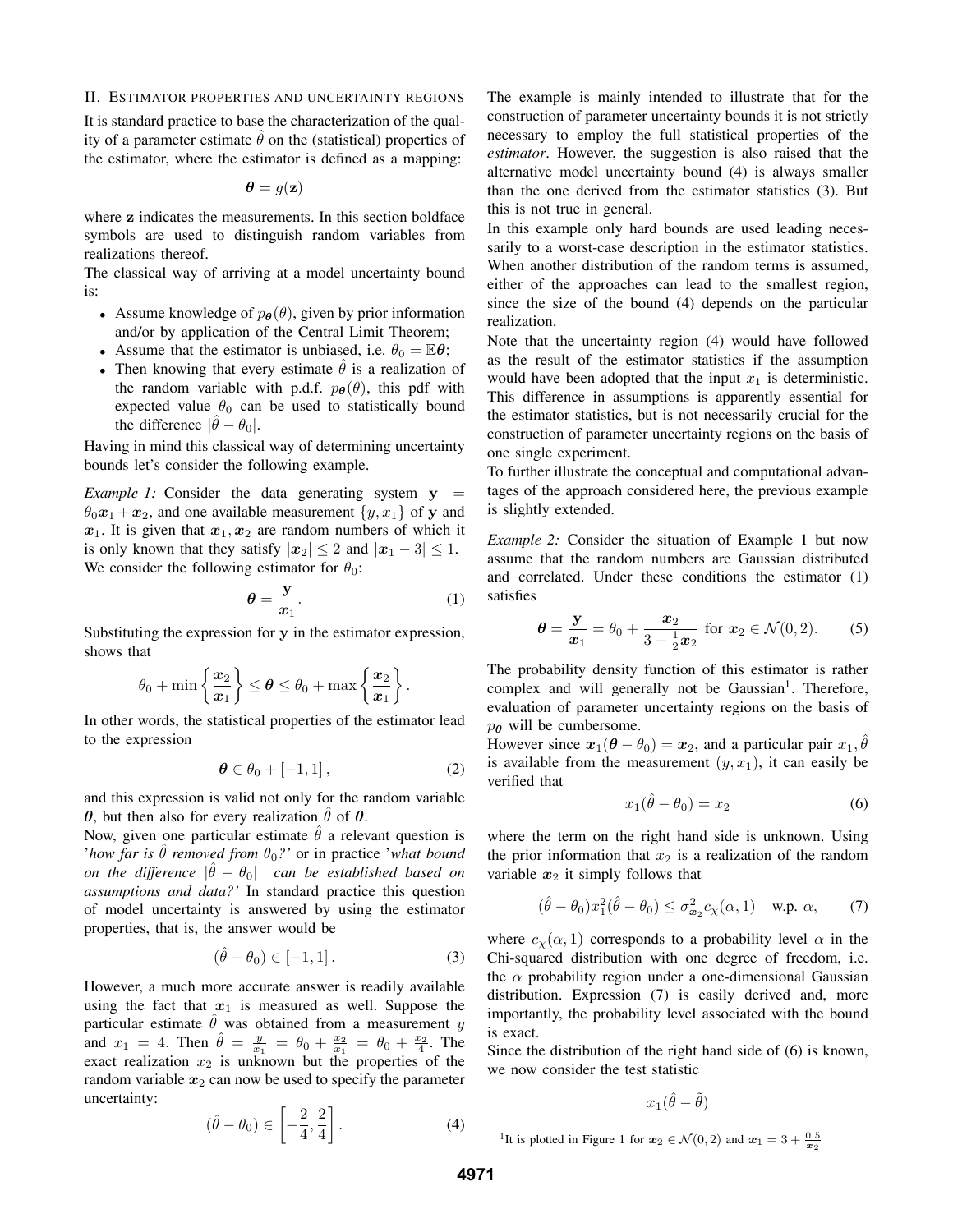and select all the values of  $\tilde{\theta}$  that lead to an  $x_1(\hat{\theta} - \tilde{\theta})$  that is within the  $\alpha$  probability level of the Gaussian distribution of  $x_2$ . This set is exactly given by

$$
\mathcal{D}(\alpha, \hat{\theta}) = \left\{ \theta \, |x_1(\hat{\theta} - \theta)|^2 \le \sigma_{\bm{x}_2}^2 c_\chi(\alpha, 1) \right\} \tag{8}
$$

and it holds that  $\theta_0 \in \mathcal{D}(\alpha, \hat{\theta})$  w.p.  $\alpha$ .

# III. THE CONCEPTUAL DIFFERENCE

The correctness of expression (7) in Example 2 might seem questionable at first sight: can we make a solid probabilistic expression of parameter uncertainty bounds without knowing the p.d.f of the parameter estimator? However the probabilistic expression is solid and correct.

In the classical approach first an  $\alpha$ -probability region  $\mathcal{D}(\alpha, \theta_0)$  would be constructed for the estimator  $\theta$  by upperbounding the distance from  $\theta_0 = \mathbb{E}\theta$ , leading to, e.g.,

$$
\mathcal{D}(\alpha,\theta_0) := \left\{ \theta \mid |\theta - \theta_0|^2 \le c_{p_{\theta}}(\alpha) \right\}
$$

with  $c_{p_{\theta}}(\alpha)$  such that  $\theta \leq c_{p_{\theta}}(\alpha)$  w.p.  $\alpha$ <sup>2</sup> Subsequently, an uncertainty region  $\mathcal{D}(\alpha, \hat{\theta})$  for a given estimate  $\hat{\theta}$  is constructed using the same upper-bound  $c_{p_{\theta}}(\alpha)$  to describe the distance from  $\theta_0$ , i.e.

$$
\mathcal{D}(\alpha, \hat{\theta}) := \left\{ \theta \mid |\theta - \hat{\theta}|^2 \leq c_{p_{\theta}}(\alpha) \right\}.
$$

Per definition, however, the upper-bound  $c_{p\theta}(\alpha)$  on the distance between  $\theta_0$  and  $\hat{\theta}$  was only correct for those estimates  $\hat{\theta} \in \mathcal{D}(\alpha, \theta_0)$ . In other words, the statement holds that

$$
\theta_0 \in \mathcal{D}(\alpha, \hat{\theta}) \text{ w.p. } \alpha,
$$
 (9)

which means that when we construct the uncertainty region  $\mathcal{D}(\alpha, \hat{\theta})$  for *n* experiments, i.e. *n* realizations of  $x_1$  and  $x_2$ , the constructed region will contain the true parameter only a number of  $\alpha n$  times if  $n \to \infty$ .

Instead of considering the properties of the estimator  $\theta$  to evaluate the estimate  $\hat{\theta}$ , the alternative form considers the properties of  $x_2 \in \mathcal{N}(0, 2)$ . For any realization  $x_2$  of this random variable it holds that

$$
x_2^2 \le \sigma_{x_2}^2 c_\chi(\alpha, 1) \quad \text{w.p. } \alpha,
$$

which states that the inequality  $x_2^2 \leq \sigma_{\infty}^2 c_\chi(\alpha, 1)$  is true<br>only on times out of *n* experiments for  $n \to \infty$ . Now since only  $\alpha n$  times out of n experiments for  $n \to \infty$ . Now, since for each realization  $x_2$  expression (6) holds true, it follows that the inequality

$$
|x_1(\hat{\theta} - \theta_0)|^2 \le \sigma_{\bm{x}_2}^2 c_\chi(\alpha, 1) \tag{10}
$$

will be true w.p.  $\alpha$  as well. And again, with

$$
\mathcal{D}_{new}(\alpha, \hat{\theta}) := \left\{ \theta \mid |x_1(\hat{\theta} - \theta)|^2 \le \sigma_{\mathbf{x}_2}^2 c_\chi(\alpha, 1) \right\} \tag{11}
$$

the statement  $\theta_0 \in \mathcal{D}_{new}(\alpha, \hat{\theta})$  w.p.  $\alpha$  means that when we construct the uncertainty region  $\mathcal{D}_{new}(\alpha, \theta)$  for n experiments, i.e. *n* realizations of  $x_2$ , the constructed region will contain the true parameter only a number of  $\alpha n$  times if  $n \to \infty$ .

Whereas the classical approach considers experiment repetition for analysis of the variation in the estimated parameter  $\theta$ , the new paradigm considers the statistical properties of a data-dependent mapping of the parameter, i.e.  $x_1(\theta - \theta_0)$ .



Fig. 1. Probability density function of *θ* (example 2) and three uncertainty regions each corresponding to a probability of  $\alpha = .9$ . The symmetric and smallest 90% regions are tied to the pdf of *θ*. The computed 90% region  $\mathcal{D}_{f^{-1}(x_2)}(\alpha, 0)$  corresponds to all  $\hat{\theta}$  for which the derived bound (10) is correct. This region is based on a 90% probability region of random variable *x*2.

#### IV. ARX MODELLING

In prediction error identification with ARX models a onestep-ahead predictor is considered of the format

$$
\hat{y}(t|t-1;\theta) = \varphi^{T}(t)\theta
$$
\n(12)

with  $\varphi^{T}(t)=[-y(t-1)\cdots-y(t-n_{a}) u(t)\cdots u(t-n_{b}+1)],$ and  $\theta^T = [a_1 \cdots a_{n_a} \; b_0 \cdots b_{n_b-1}]$ , both having dimensions  $n = n_a + n_b$ . The parameter estimate is obtained by minimizing the quadratic prediction error criterion

$$
\hat{\theta}_N = \arg\min_{\theta} V_N(\theta); \quad V_N(\theta) = \frac{1}{N} \sum_{t=1}^N \varepsilon(t, \theta)^2 \qquad (13)
$$

with  $\varepsilon(t, \theta) = y(t) - \hat{y}(t|t-1; \theta)$ . By denoting  $\left( \begin{array}{c} \varphi^T(1) \end{array} \right)$ 

$$
\Phi = \left( \begin{array}{c} \mathcal{F}^{(1)} \\ \vdots \\ \mathcal{F}^{(N)} \end{array} \right) \text{ and } \mathbf{y} = [y(1) \cdots y(N)]^T
$$

it follows that  $\hat{\theta}_N = (\Phi^T \Phi)^{-1} \Phi^T \mathbf{y}$ . If the data generating system belongs to the model class ( $S \in \mathcal{M}$ ) then it holds that  $y = \Phi \theta_0 + e$  with e an N-vector of samples from a white noise process, and so

$$
\hat{\theta}_N = \theta_0 + (\Phi^T \Phi)^{-1} \Phi^T \mathbf{e}.
$$
 (14)

# *A. Classical approach*

When analyzing the statistical properties of the estimator, it is generally derived<sup>3</sup> that, for  $N \to \infty$ ,

$$
\sqrt{N}(\hat{\theta}_N - \theta_0) \to \mathcal{N}(0, P_{arx})
$$

<sup>2</sup>For Gaussian distributions such a symmetric (ellipsoidal) norm-bounded  $\alpha$ -probability region corresponds to the smallest possible region satisfying a probability of  $\alpha$ . For other distributions the smallest region corresponds to the contours of level sets of the probability density function.

<sup>&</sup>lt;sup>3</sup>For this derivation it is required that both the terms  $(\Phi^T \Phi)^{-1}$  and  $\Phi^T \mathbf{e}$ as well as their product converge almost surely.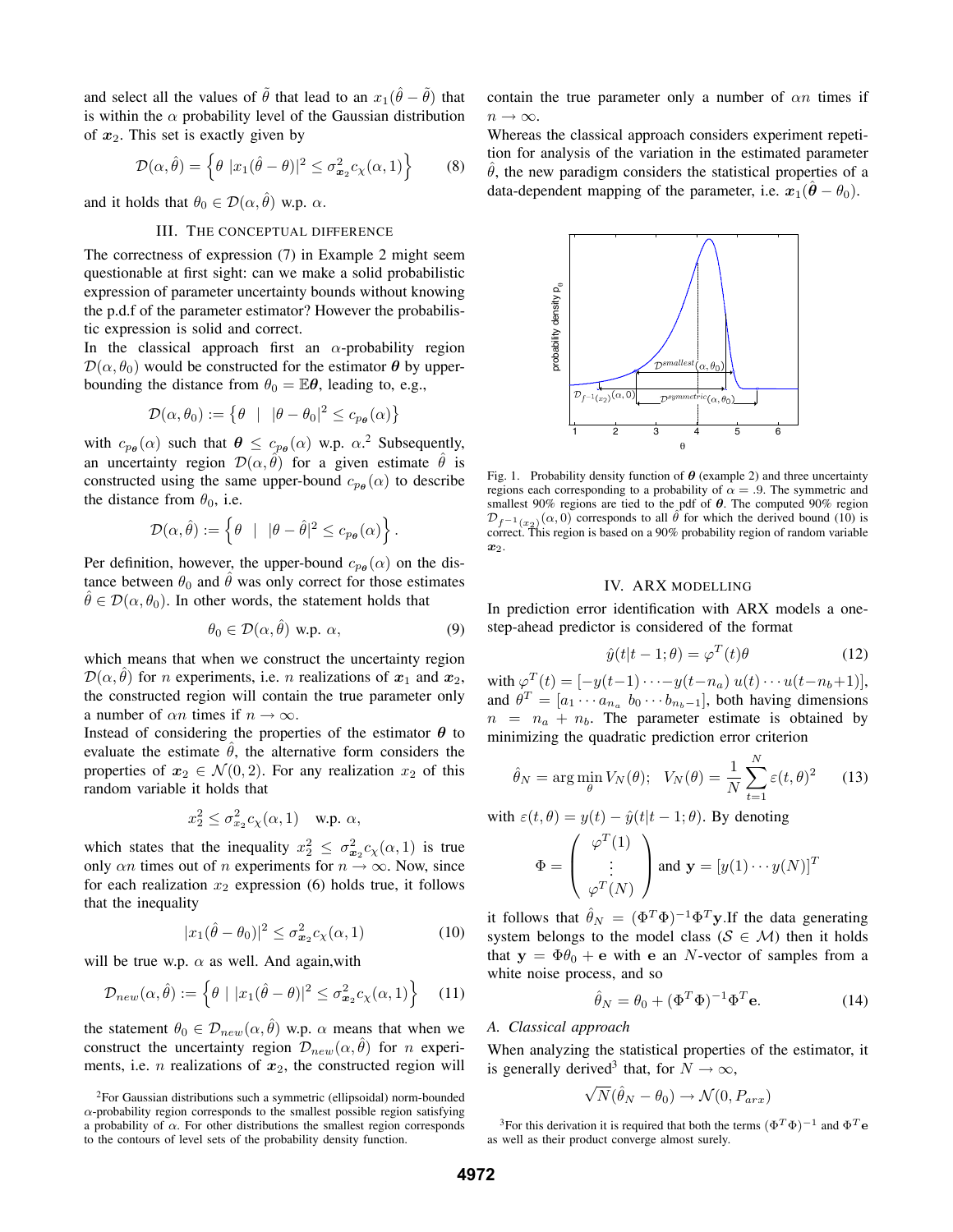with

$$
P_{arx} = (\mathbb{E}[\frac{1}{N}\Phi^T\Phi])^{-1} \cdot Q \cdot (\mathbb{E}[\frac{1}{N}\Phi^T\Phi])^{-1}
$$
 (15)

with  $Q = \mathbb{E}[\frac{1}{N}\Phi^T\Phi] \cdot \sigma_e^2$  and  $\sigma_e^2$  the variance of the white noise, leading to

$$
P_{arx} = (\mathbb{E}[\frac{1}{N}\Phi^T\Phi])^{-1} \cdot \sigma_e^2.
$$
 (16)

This leads to the expression that, asymptotically in  $N$ ,

$$
\theta_0 \in \mathcal{D}_{arx}(\alpha, \hat{\theta}_N)
$$
 w.p.  $\alpha$ , with

$$
\mathcal{D}_{arx}(\alpha, \hat{\theta}_N) := \{ \theta \mid (\theta - \hat{\theta}_N)^T P_{arx}^{-1} (\theta - \hat{\theta}_N) \le \frac{c_\chi(\alpha, n)}{N} \}.
$$
  
One of the problems in the letter expression is that  $P_{\text{max}}$ 

One of the problems in the latter expression is that  $P_{arx}$  can-<br>not be computed, since  $\sigma^2$  and  $\mathbb{F}[\pm \Phi^T \Phi]$  are not available not be computed, since  $\sigma_e^2$  and  $\mathbb{E}[\frac{1}{N}\Phi^T\Phi]$  are not available<br>directly. Therefore in practice, the exact covariance matrix directly. Therefore in practice, the exact covariance matrix  $P_{arx}$  is commonly replaced by an estimate

$$
\hat{P}_{arx} = \left(\frac{1}{N}\Phi^T\Phi\right)^{-1} \cdot \hat{\sigma}_e^2,\tag{17}
$$

where the estimate  $\hat{\sigma}_e^2$  is usually determined on the basis of  $\varepsilon^2(t,\hat{\theta}_N)$ .

## *B. New approach*

Alternatively we can use expression (14) to analyze for the particular data sequence  $\{u(t), y(t)\}_{t=0,\dots,N-1}$  that is available, the expression

$$
\beta := \frac{1}{\sqrt{N}} \Phi^T \Phi(\hat{\theta}_N - \theta_0) = \frac{1}{\sqrt{N}} \Phi^T \mathbf{e}.
$$

The unknown term on the right hand side of the equation is known to satisfy

$$
\beta = \frac{1}{\sqrt{N}} \Phi^T \mathbf{e} \in \mathcal{N}(0, Q), \quad Q = \mathbb{E}[\frac{1}{N} \Phi^T \Phi] \sigma_e^2
$$

where the Gaussian distribution is reached asymptotically in N as a result of the Central Limit Theorem.

For the random variable  $\beta = \frac{1}{\sqrt{N}} \Phi^T \mathbf{e}$ , the following uncertainty bound can be specified asymptotically in N. tainty bound can be specified asymptotically in  $N$ :

$$
\beta \in \mathcal{D}_{\beta}(\alpha, 0) \text{ w.p.}\alpha, \text{ with}
$$

$$
\mathcal{D}_{\beta}(\alpha, 0) := \{ \beta \mid \beta^T Q^{-1} \beta \le c_{\chi}(\alpha, n) \}
$$

As this probabilistic expression is also valid for the particular estimate  $\beta = \frac{1}{\sqrt{N}} \Phi^T \Phi(\hat{\theta}_N - \theta_0)$ , it follows that

$$
(\hat{\theta}_N - \theta_0)^T \frac{1}{N} \Phi^T \Phi Q^{-1} \frac{1}{N} \Phi^T \Phi (\hat{\theta}_N - \theta_0) \le \frac{c_\chi(\alpha, n)}{N} \text{ w.p. } \alpha
$$

and consequently  $\theta_0 \in \mathcal{D}_{arx}(\alpha, \hat{\theta}_N)$  w.p.  $\alpha$ , with

$$
\mathcal{D}_{arx}(\alpha, \hat{\theta}_N) := \{ \theta \mid (\theta - \hat{\theta}_N)^T P_{arx,n}^{-1} (\theta - \hat{\theta}_N) \le \frac{c_\chi(\alpha, n)}{N} \}
$$
(18)

with

$$
P_{arr,n} = (\frac{1}{N} \Phi^T \Phi)^{-1} Q (\frac{1}{N} \Phi^T \Phi)^{-1}.
$$
 (19)

N N Note that this expression is very close to the classical expression (15). However instead of the three asymptotes that were required to be satisfied in the classical case, the current expression only requires the a.s. convergence of  $\frac{1}{\sqrt{N}}\Phi^T e$ . Again, as in the classical case, since  $\sigma_e^2$  and  $\mathbb{E}[\frac{1}{N}\Phi^T\Phi]$ <br>are unknown they are replaced by their estimates  $\hat{\sigma}_e^2$  and are unknown, they are replaced by their estimates  $\hat{\sigma}_e^2$  and  $\pm \hat{\sigma}^T \hat{\sigma}$  leading to (18)  $\frac{1}{N} \Phi^T \Phi$ , leading to (18).

$$
\hat{P}_{arx,n} = \left(\frac{1}{N}\Phi^T\Phi\right)^{-1}\sigma_e^2.
$$
\n(20)

Whereas in the classical approach  $P_{\text{ar}x}$  has the interpretation of covariance matrix of the parameter estimator, this interpretation is not applicable to the matrix  $P_{arx,n}$ . The latter expression only serves as a basis for the parameter uncertainty region.

## *C. Evaluation*

In its implementable form (20) the alternative approach is seen to result in exactly the same uncertainty region as is practically used in the classical approach (17), based on the theoretical result (15). However, when comparing the two theoretical expressions (15) and (19) it appears that, besides the replacement of  $\sigma_e^2$  by an estimate, the latter approach<br>requires only the replacement of O by a computable estimate requires only the replacement of  $Q$  by a computable estimate, while the former requires three substitutions to be made. Summarizing, through the new paradigm the commonly used uncertainty region based on (17) has a stronger theoretical support than is generally acknowledged.

Moreover, the Gaussian distribution in the standard approach requires the distribution of  $(\Phi^T \Phi)^{-1} \Phi$ **e** to be Gaussian, whereas the alternative approach only requires  $\frac{1}{\sqrt{N}}\Phi$ **e** to be Gaussian distributed. Monte Carlo simulations show that be Gaussian distributed. Monte Carlo simulations show that the term  $\frac{1}{\sqrt{N}}\Phi$  becomes Gaussian even for very small data<br>langth  $N$  The term  $(\pi^T\pi)^{-1}\Phi$ , generally genuing a langua length N. The term  $(\Phi^T \Phi)^{-1} \Phi$ **e** generally requires a longer data length to approximate the Gaussian distribution.

The results presented here are applicable both to open-loop and closed-loop data. In the latter situation the input signal will also be correlated to the noise. This will influence the convergence properties of the terms  $\frac{1}{N}\Phi^T\Phi$  and  $\frac{1}{\sqrt{N}}\Phi^T\mathbf{e}$ .<br>Note that also in this situation the new approach has to deal Note that also in this situation the new approach has to deal with the second term only.

#### V. OUTPUT ERROR MODELLING

In an Output Error (OE) model structure we consider the one-step ahead predictor

$$
\hat{y}(t|t-1;\theta) = \frac{B(q,\theta)}{F(q,\theta)}u(t)
$$

and we denote the predictor derivative:

$$
\psi(t,\theta) = \frac{\partial}{\partial \theta} \hat{y}(t|t-1;\theta).
$$

## *A. Classical approach*

For quantifying parameter uncertainty bounds in the classical approach, the starting point is a first order Taylor expansion:

$$
(\hat{\theta}_N - \theta_0) \sim -[\bar{V}''(\theta_0)]^{-1}[V_N'(\theta_0)] \tag{21}
$$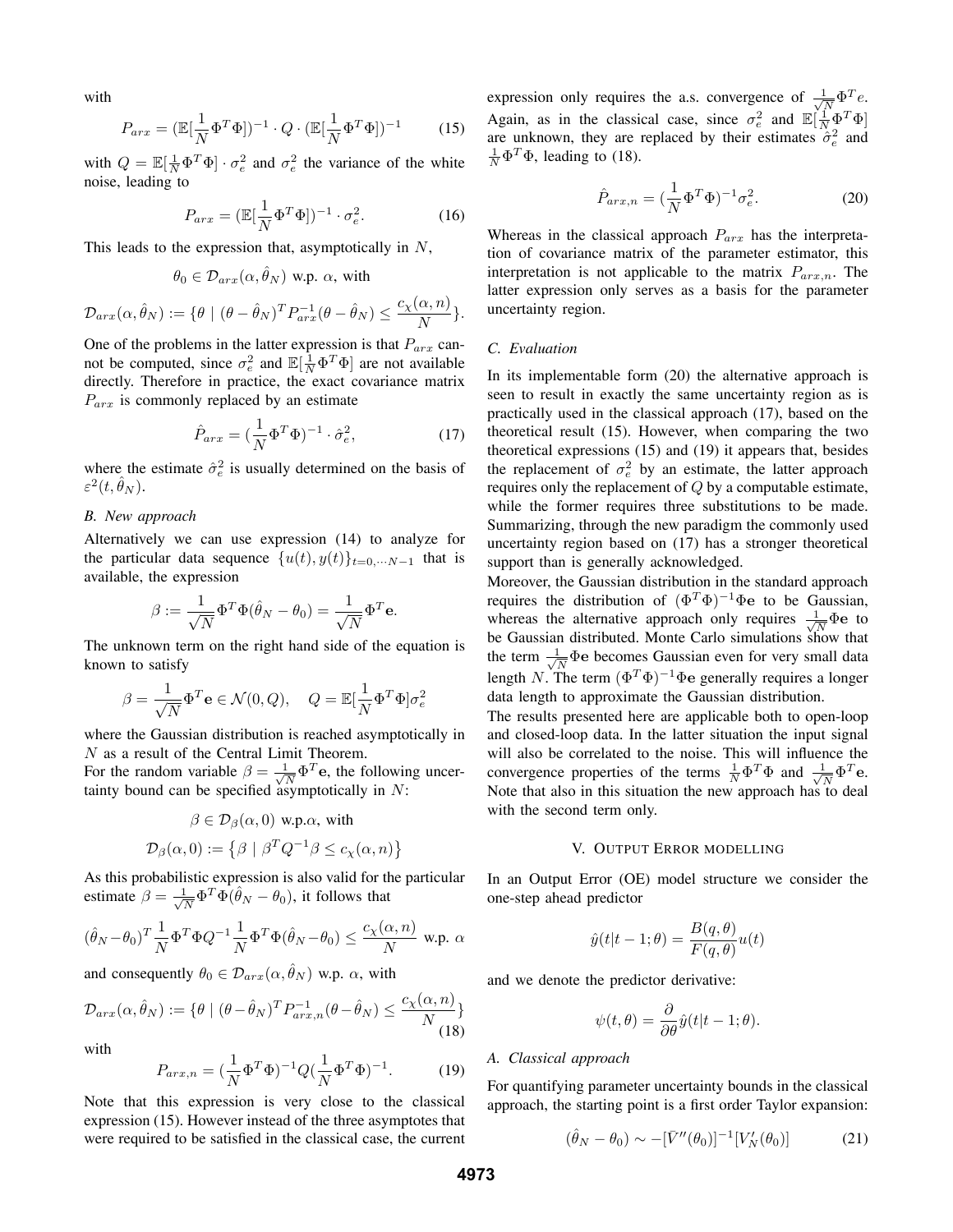where  $V'_N(\theta) = \partial V_N(\theta) / \partial \theta$  and  $\overline{V}''$  is the second derivative<br>of  $\overline{V} = \overline{\mathbb{F}} \varepsilon (t, \theta)^2$  ([9]). In the first order Taylor approximaof  $\overline{V} = \overline{\mathbb{E}} \varepsilon(t, \theta)^2$  ([9]). In the first order Taylor approximation, the asymptotic expressions

$$
V_N'(\theta_0) \to \mathcal{N}(0, Q), \quad Q = \sigma_e^2 \mathbb{E}[\frac{1}{N} \Psi(\theta_0)^T \Psi(\theta_0)] \quad (22)
$$

$$
\bar{V}''(\theta_0) = \mathbb{E}[\frac{1}{N} \Psi^T(\theta_0) \Psi(\theta_0)] \quad (23)
$$

with

$$
\Psi(\theta) = \begin{pmatrix} \psi^T(1,\theta) \\ \vdots \\ \psi^T(N,\theta) \end{pmatrix}
$$

are then substituted to arrive at the asymptotic covariance matrix of  $(\hat{\theta}_N - \theta_0)$  given by

$$
P_{oe} = \sigma_e^2 [\mathbb{E}\frac{1}{N}\Psi(\theta_0)^T\Psi(\theta_0)]^{-1}
$$
 (24)  
and the asymptotic model uncertainty region

$$
\{\theta_0 \in \mathcal{D}_{oe}(\alpha, \hat{\theta}_N)\} \text{ w.p. } \alpha \text{, with}
$$

$$
\mathcal{D}_{oe}(\alpha, \hat{\theta}_N) := \{ \theta \mid (\theta - \hat{\theta}_N)^T P_{oe}^{-1} (\theta - \hat{\theta}_N) \le \frac{c_\chi(\alpha, n)}{N} \}.
$$
  
Note that the approximations and assumptions that are in-

volved in this analysis include:

- Validity of the first order Taylor approximation;
- Convergence to (asymptotic) normality of the product term on the right hand side of (21), and
- Convergence of the covariance of this term to the product of the separate terms, as reflected in (22) and (23).

For arriving at a computable expression for the parameter uncertainty, the unknown terms  $\sigma_e^2$  and  $\left[\mathbb{E}^{\frac{1}{N}}\Psi(\theta_0)^T\Psi(\theta_0)\right]$  that appear in the covariance matrix are replaced by estimates, to arrive at

$$
\hat{P}_{oe} = \hat{\sigma}_e^2 [\frac{1}{N} \Psi^T \Psi]^{-1}.
$$
\n(25)

#### *B. New approach*

In our new paradigm, the starting point for the analysis of the parameter estimate is the derivative of the identification criterion:  $V_N'(\hat{\theta}_N) = 0$  or equivalently

$$
\frac{1}{N} \sum_{t=1}^{N} [y(t) - \frac{B(q, \hat{\theta}_N)}{F(q, \hat{\theta}_N)} u(t)] \cdot \psi(t, \hat{\theta}_N) = 0.
$$
 (26)

By defining

$$
y_F(t) = F(q, \hat{\theta}_N)^{-1}y(t);
$$
  $u_F(t) = F(q, \hat{\theta}_N)^{-1}u(t)$ 

equation (26) can be rewritten as

$$
\frac{1}{N} \sum_{t=1}^{N} [F(q, \hat{\theta}_N) y_F(t) - B(q, \hat{\theta}_N) u_F(t)] \cdot \psi(t, \hat{\theta}_N) = 0.
$$
\n(27)

The parameter estimate  $\hat{\theta}_N$  satisfying these equations can now be written in a linear regression-type equation through:

$$
\hat{\theta}_N = (\Psi^T \Phi)^{-1} \Psi^T \mathbf{y}_F
$$
\n(28)

with 
$$
\Phi^T = \left[\varphi_F(1, \hat{\theta}_N), \cdots \varphi_F(N, \hat{\theta}_N)\right],
$$
  
 $\varphi_F^T(t, \hat{\theta}_N) = \left[-y_F(t-1)\cdots -y_F(t-n_f) u_F(t)\cdots u(t-n_b+1)\right]$ 

being a vector with dimension  $n = n_b + n_f$ , and  $y_F$  $[y_F(1)\cdots y_F(N)]^T$ .

Note that (28) is an equation that characterizes  $\hat{\theta}_N$ ; however it cannot be used to *calculate*  $\hat{\theta}_N$ , as the right hand side of the equation is also dependent on  $\hat{\theta}_N$ . Nevertheless the equation can fruitfully be used to characterize the parameter uncertainty on  $\theta_N$ .

To this end we write the system's relations as:

$$
y(t) = \frac{B_0(q)}{F_0(q)}u(t) + e(t), \text{ or } (29)
$$

$$
F_0(q)y_F(t) = B_0(q)u_F(t) + \frac{F_0(q)}{F(q, \hat{\theta}_N)}e(t),
$$

which can be written in the regression form:

$$
\mathbf{y}_F = \Phi \theta_0 + \mathbf{e}_F, \tag{30}
$$

where  $\mathbf{e}_F = \frac{F_0(q)}{F(q, \hat{\theta}_N)} [e(1) \cdots e(N)]^T$ .<br>Substituting (30) into (28) now delivers:

$$
\hat{\theta}_N - \theta_0 = (\Psi^T \Phi)^{-1} \Psi^T \mathbf{e}_F, \text{ or } (31)
$$

$$
\left(\frac{1}{\sqrt{N}}\Psi^T\Phi\right)(\hat{\theta}_N-\theta_0) = \frac{1}{\sqrt{N}}\Psi^T\mathbf{e}_F.
$$
 (32)

To bound the parameter uncertainty in  $\hat{\theta}_N$ , now the same procedure can be followed as applied to the ARX case. The random variable  $\beta = \frac{1}{\sqrt{N}} \Psi^T \mathbf{e}_F$  is asymptotically<br>Gaussian distributed with zero man and covariance matrix Gaussian distributed with zero mean and covariance matrix

$$
Q = \sigma_{\mathbf{e}_F}^2 \mathbb{E}[\frac{1}{N} \Psi^T \Psi]
$$

Mapping the uncertainty region of  $\beta$  to  $\hat{\theta}_N - \theta_0$  now leads to the asymptotic uncertainty region to the asymptotic uncertainty region

$$
\{\theta_0 \in \mathcal{D}_{oe,n}(\alpha, \hat{\theta}_N)\} \text{ w.p. } \alpha \text{, with}
$$

$$
\mathcal{D}_{oe,n}(\alpha, \hat{\theta}_N) := \{ \theta \mid (\theta - \hat{\theta}_N)^T P_{oe,n}^{-1} (\theta - \hat{\theta}_N) \le \frac{c_\chi(\alpha, n)}{N} \}
$$

with

$$
P_{oe,n} = (\frac{1}{N} \Psi^T \Phi)^{-1} \cdot Q \cdot (\frac{1}{N} \Phi^T \Psi)^{-1}.
$$
 (33)

In order to arrive at a computable expression for the parameter uncertainty,  $\sigma_{e_F}^2$  is replaced by an estimate  $\hat{\sigma}_e^2$  and  $\mathbb{F}[\pm \Psi^T \Psi]$  is replaced by  $[\pm \Psi^T \Psi]$  leading to the estimate  $\mathbb{E}[\frac{1}{N}\Psi^T\Psi]$  is replaced by  $[\frac{1}{N}\overline{\Psi}^T\Psi]$  leading to the estimate

$$
\hat{P}_{oe,n} = (\frac{1}{N} \Psi^T \Phi)^{-1} \cdot \frac{1}{N} \Psi^T \Psi \cdot (\frac{1}{N} \Phi^T \Psi)^{-1} \hat{\sigma}_e^2.
$$
 (34)

Note again, as in the ARX situation, that  $P_{oe,n}$  does not have the interpretation of a covariance matrix. It only serves have the interpretation of a covariance matrix. It only serves to specify the parameter uncertainty region.

#### *C. Evaluation*

Unlike the situation for ARX models, the actual expressions for the classical and the new approach now are different. In the new analysis, e.g., no first order Taylor expansion is involved, and asymptotic normality of the term  $\frac{1}{\sqrt{N}} \Psi^T$ **e** is<br>the only stochastic convergence issue that is involved the only stochastic convergence issue that is involved.